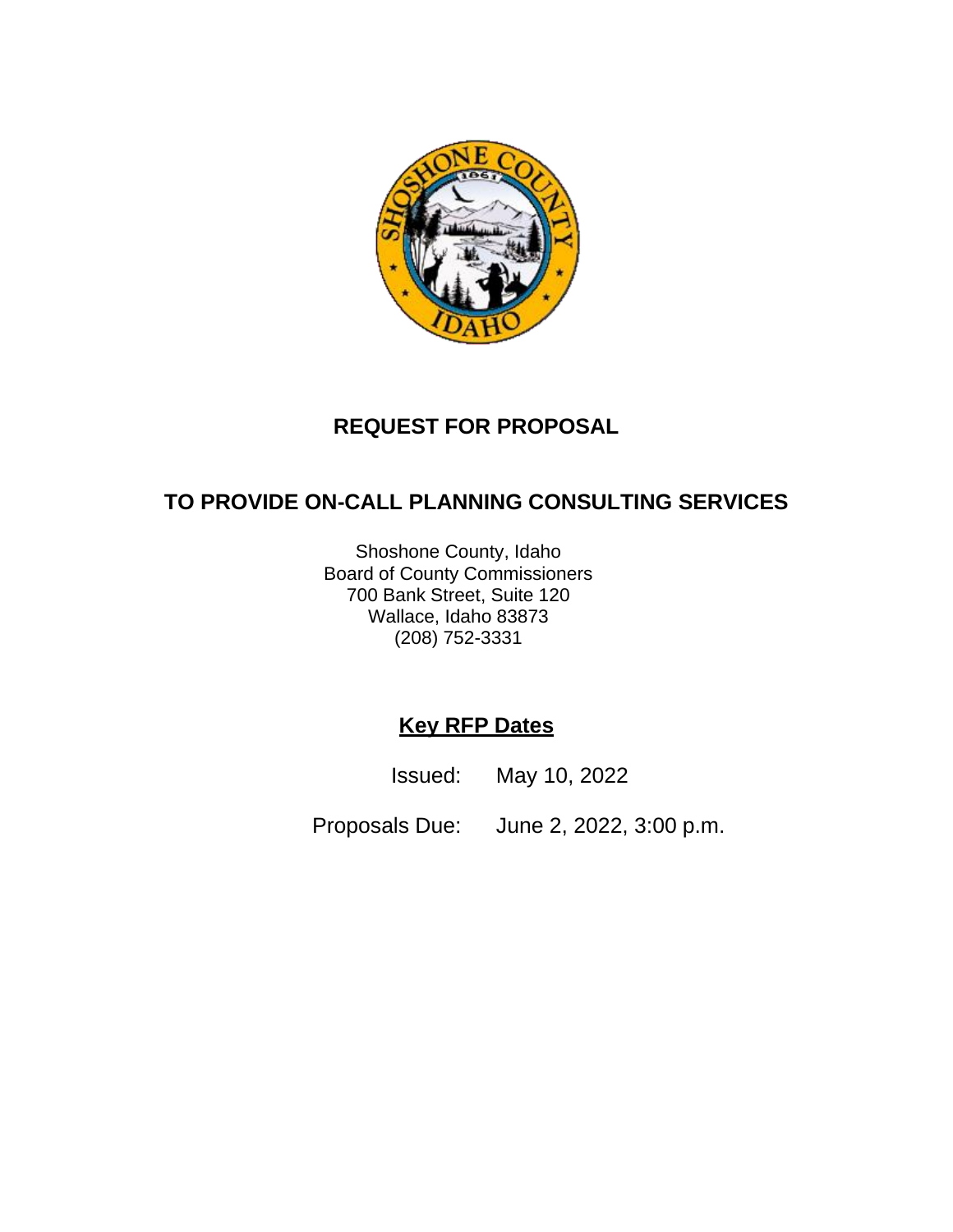### **INTRODUCTION**

The Shoshone County Board of County Commissioners (BOCC) is requesting proposals from highly qualified consultants to provide on-call Planning & Zoning (P&Z) Consulting Services.

Current P&Z involves the review of development projects including anything from residential subdivisions and new commercial centers. Projects are reviewed for matters such as compliance with zoning and flood plan regulations, the effect the project will have on the environment, and compatibility with neighboring developments.

Advanced planning, on the other hand, involves the establishment of regulations and long-range plans for land use and development on properties. In essence, it establishes the objectives and framework under which current planning can effectively occur.

This document outlines the requirements, selection process and the information necessary to submit a proposal for this project. The County is issuing this Request for Proposal (RFP) to identify consultants who have extensive experience working with public entities. The County will utilize on-call planning consulting services on an as needed basis. The selected firm will require final approval from the BOCC.

The successful proposer will be required to comply with Equal Employment Opportunity and all applicable federal, state, local laws, and requirements.

## **BACKGROUND, PURPOSE & SCOPE OF WORK**

### **BACKGROUND**

Shoshone County is a county in the U.S. state of Idaho. As of the 2020 census, the population was 13,169. Its governmental seat is located in Wallace and the largest city is Kellogg.

Shoshone County is commonly referred to as the Silver Valley, due to its century-old mining history. The Silver Valley is famous nationwide for the vast amounts of silver, lead, and zinc mined from it.

Shoshone County desires to obtain the services of one qualified firm to provide on-call P&Z Consulting Services for the County.

#### **PURPOSE**

Shoshone County invites qualified firms to submit written proposals for on-call P&Z Consulting Services. Should an award of contract be made, the selected Proposer will enter into a professional services agreement with the County to provide on-call P&Z Consulting Services.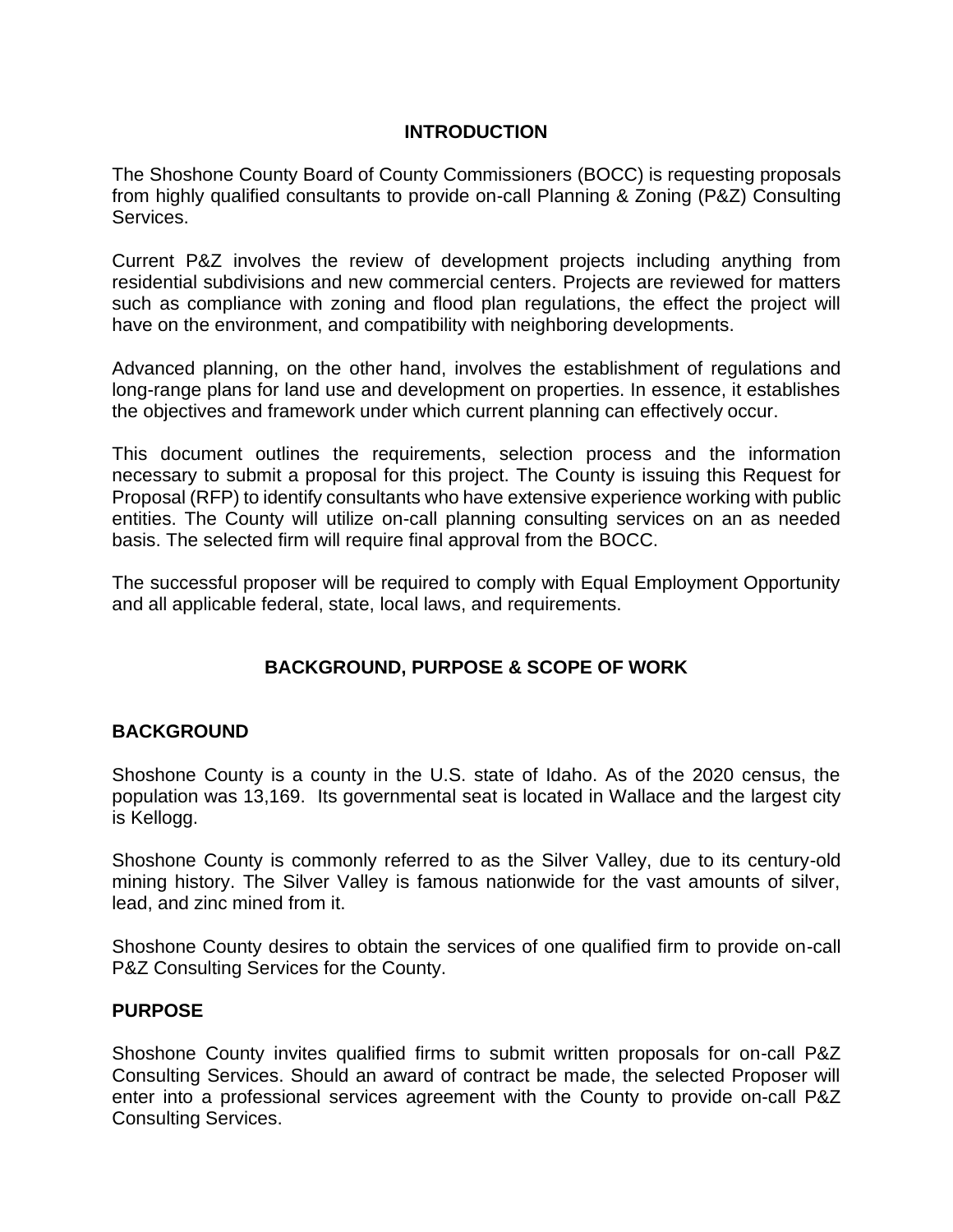#### **SCOPE OF WORK**

The proposal received from prospective vendors shall include those services as described in the specifications of this RFP.

#### **INSTRUCTIONS TO PROPOSER AND GENERAL TERMS AND CONDITIONS**

#### **PROPOSAL SUBMITTAL**

Proposals shall be submitted, at the time and day specified, in a sealed envelope and addressed to:

Shoshone County Board of County Commissioners 700 Bank Street, Suite 120 Wallace, Idaho 83873

Proposals must be clearly marked "Proposal to Provide On-Call Planning & Zoning Consulting Services". Proposals cannot be withdrawn or corrected after being opened. Proposers or their authorized agents are invited to be present at the opening; however, proposals will not be disclosed to competing firms or to the public until a recommended firm has been selected.

Unauthorized conditions, limitations, or provisions attached to a proposal will render it informal and may cause its rejection. The completed proposal shall be without interlineations, alterations or erasures. Alternative proposals will not be considered unless requested. No oral, telegraphic or telephonic proposals or modifications will be considered. The proposal may be withdrawn upon request by the proposer without prejudice prior to, but not after, the time fixed for opening of proposal, provided that the request is in writing, that it has been executed by the proposer or duly authorized representative, and that it is filed with the County.

One (1) original and three (3) hardcopies. Note: It is not necessary to place each copy in a separate envelope.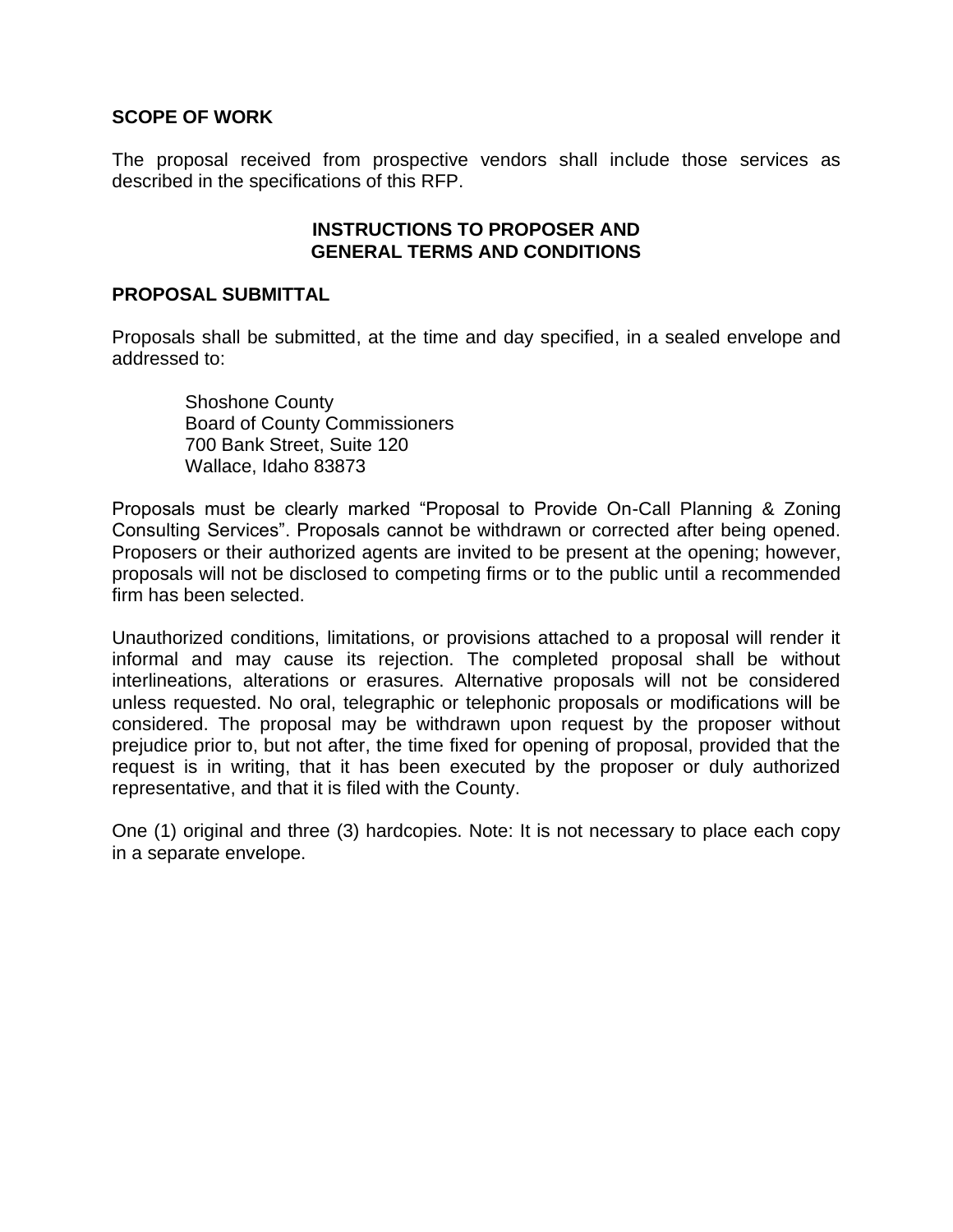### **RFP SCHEDULE**

The following proposed project schedule is provided for reference only.

| <b>Activity</b>                                   | Date                    |
|---------------------------------------------------|-------------------------|
| RFP issued                                        | May 10, 2022            |
| Proposals due                                     | June 2, 2022, 3:00 p.m. |
| <b>Potential Interviews of Select Respondents</b> | TRD                     |
| BOCC meeting to award contract (anticipated)      | TBD                     |

### **TAXES**

No mention shall be made of Sales Tax or Use Tax, as all proposal prices submitted will be considered as including such tax, if applicable.

### **REFERENCES**

All reference information called for in the RFP must be submitted with the proposal.

### **ISSUING OFFICE**

The RFP is issued for the P&Z Department by the BOCC. Information regarding this proposal should be referred to Mike Fitzgerald, Commissioner (208) 752-3331.

### **RECEIPT OF PROPOSAL**

Proposals shall be time stamped when received and will be accepted up to and no later than the time indicated in the RFP. All proposals received after the time stated above will not be considered and will be returned to the proposer. The proposer assumes the risk of any delay in the mail or the handling of the mail by employees of the County. Whether sent by mail or by means of personal delivery, proposers assume responsibility for having proposal deposited on time at the place specified.

### **PROPOSAL SIGNATURE**

If the proposal is made by an individual, it shall be signed and full name of proposer with complete address shall be given; if made by a firm, it shall be signed by a member of the firm; and if it is made by a corporation, the name of the corporation shall be provided and signed by its duly authorized officer .

### **ECONOMY OF PREPARATION**

Proposals should be prepared simply and economically, providing a straight-forward concise description of the respondent's capabilities to satisfy the requirements of this RFP. Issuance of the Request for Proposal does not commit the County to award any contract or to pay any costs incurred in the preparation of the proposal or to procure or contract for services.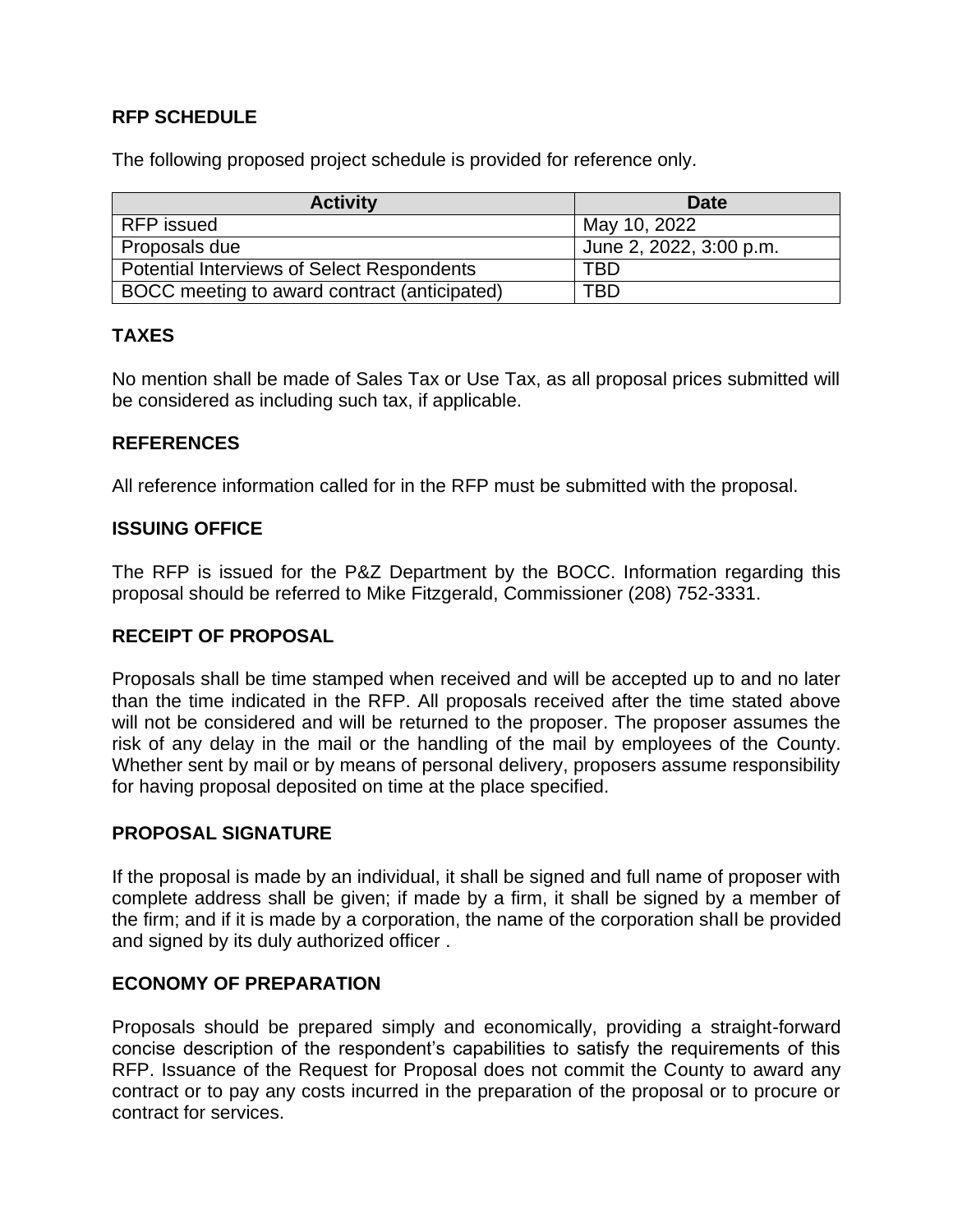### **INTERPRETATION OF PROPOSAL DOCUMENTS**

Should a proposer find discrepancies in, or omissions from the specifications, or should proposer be in doubt as to their meaning, proposer shall notify the County immediately. Should it be found necessary, a written addendum will be posted as an addendum on the County's website at [https://shoshonecounty.id.gov/commissioners.](https://www.norwalk.org/businesses/rfp-posts-list) Addenda issued during the proposal period shall form a part of the contract.

### **ADDENDA TO THE REQUEST FOR PROPOSAL**

The County reserves the right to make such changes in the RFP, as it may deem appropriate. No oral changes will be permitted. Any addenda will be posted on the County's website at https://shoshonecounty.id.gov/commissioners.

### **COMPLIANCE WITH LAWS**

The proposer shall comply with all applicable laws, ordinances, and codes of the State of Idaho and local governments, all regulations and rules relating to affirmative action, and shall commit no trespass on any public or private property in performing any of the work embraced by this contract.

### **RESPONSIBILITY FOR COMPLIANCE WITH LEGAL REQUIREMENTS**

Successful proposers shall be in full compliance with all applicable Federal, State and local regulations, standards, and ordinances, regardless of whether or not they are referred to by the County**.**

### **ESTIMATE OF QUANTITIES**

The County will utilize on-call planning consulting services on an as needed basis. The County does not expressly or by implication agree that the actual amount of work will correspond therewith.

### **EVALUATION**

Upon receipt of proposals, the County will evaluate all proposals to determine whether proposals are acceptable based on the criteria established in the RFP.

### **VALIDITY PERIOD**

The RFP shall be considered valid for a period of sixty (60) days and shall contain a statement to that effect signed by an officer of the firm authorized to bind firm for this period.

### **PUBLIC RECORD**

After the award of the contract has been made by the BOCC or appropriate staff, all findings and information considered in determining which proposal best meets the need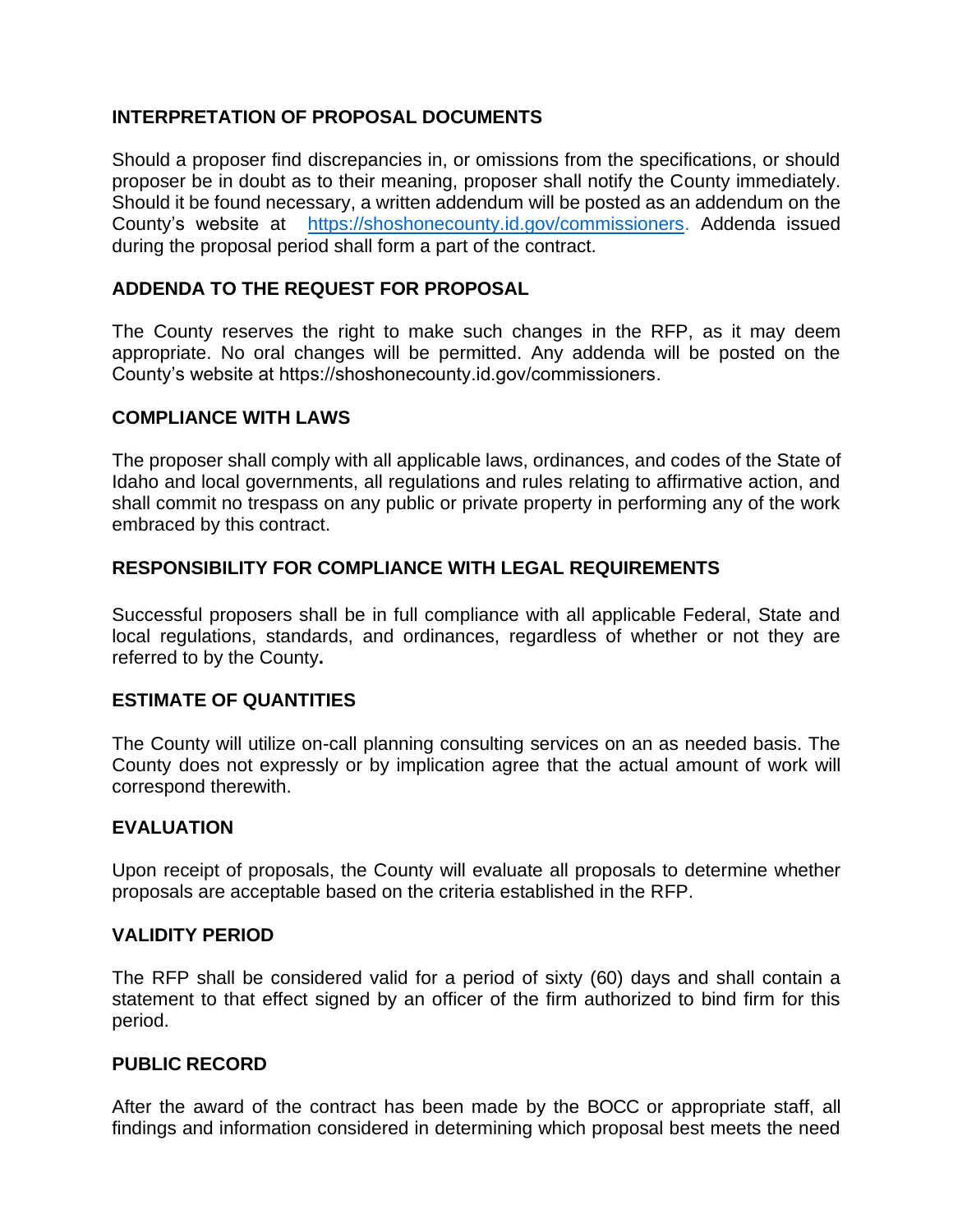of the County will be most advantageous with respect to price, conformity to the specifications and other factors will be made available for public inspections.

#### **TIME OF DELIVERY**

Time of delivery is a part of the consideration and must be stated in definite terms. Proposals are subject to acceptance any time within sixty (60) days after opening unless otherwise stipulated.

### **INTEREST OF MEMBER OF THE CITY**

No member of the governing body of the County, and no other officer or employee of the County who exercises any functions or responsibilities in connection with carrying out this project, to which this proposal pertains, shall have any personal interest, direct or indirect, in this contract.

### **INTEREST OF PROPOSER**

The successful proposer covenants that it presently has no interest and shall not acquire any interest, direct or indirect, in the County or any other interest which would conflict in any manner or degree with the performance of this contract, and no person having any such interest shall be employed.

### **PENALTY FOR COLLUSION**

If at any time it shall be found that the person, firm or corporation to whom a contract has been awarded has, in presenting any proposal, colluded with any other party or parties, then the contract so aware shall be null and void. The contractor and the contractor's bonding company shall be liable to the County for all loss or damage that the County may suffer thereby. The County may advertise for a new contract for said services.

## **EXECUTION OF CONTRACT**

The proposer to whom award is made shall execute a written contract with the County on the form of the agreement provided and shall secure all insurance and bonds required by the County within thirty (30) days from the date of the award. Failure or refusal to enter into a contract as herein provided, or to conform to any of the stipulated requirements in connection therewith, shall be just cause for the annulment of the award. Award shall then be made to the next proposer as determined by the County and that firm shall fulfill every stipulation as if it were the party to whom the first award was made.

### **FINDINGS CONFIDENTIAL**

Until such time that the BOCC awards the contract, all reports, information, data, etc., prepared or assembled by the proposer under this proposal are confidential and the proposer agrees that such proposal shall not be made available to any individual or organization without the prior written approval of the County.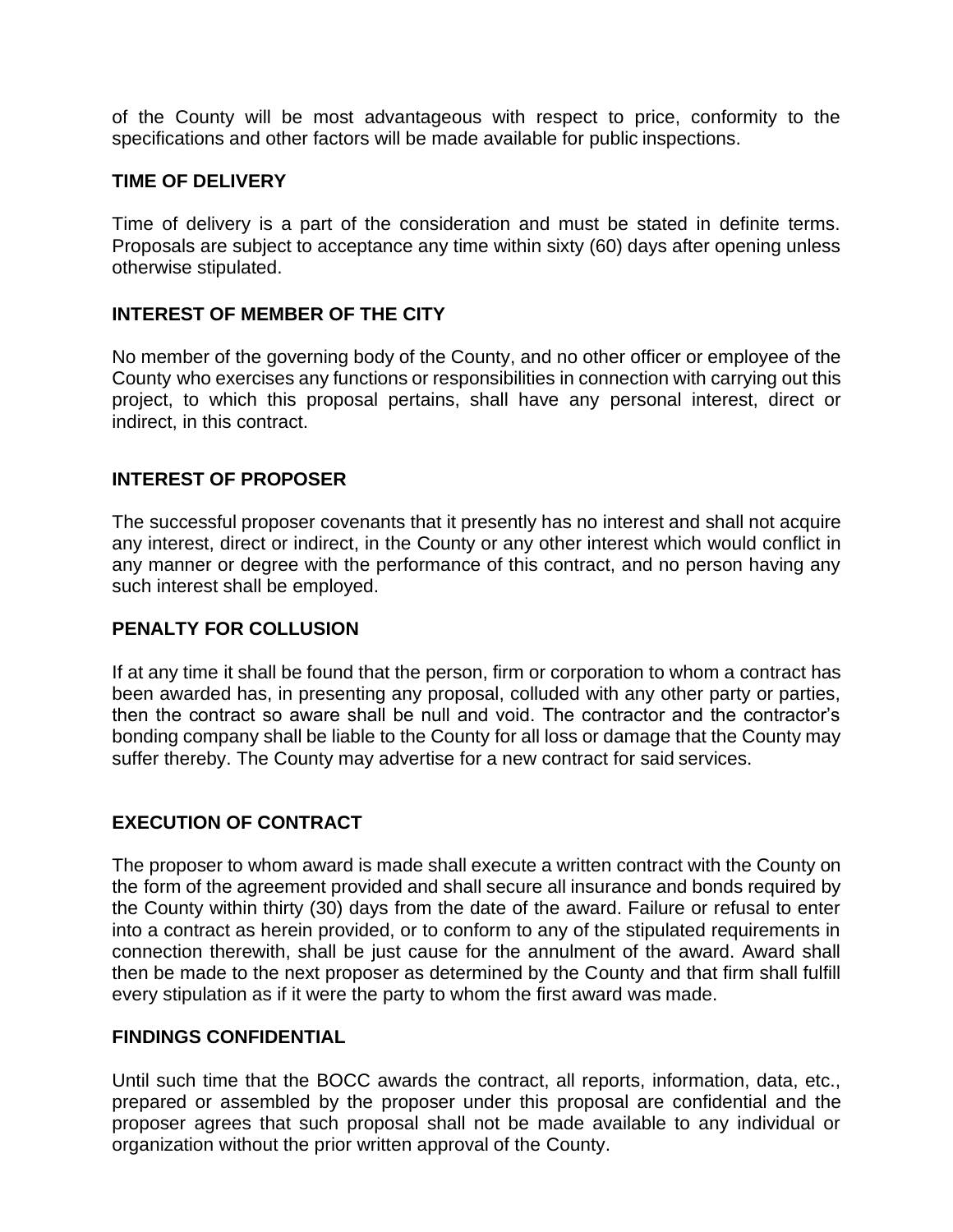### **CHANGES**

The County may require changes in the scope of the services to be performed by the contractor hereunder. All such changes, which are mutually agreed upon by and among all the parties, shall be incorporated in written amendments to this contract. All such amendments shall state any increase or decrease in the amount of the compensation due the contractor for the change in scope.

### **ADDITIONS/DELETIONS OF SERVICE**

The County reserves the right to add and/or delete services to this contract. Should a service requirement be deleted, payment to the contractor will be reduced proportionally to the amount of service reduce in accordance with the proposal price. Should additional services be required from this contract, prices for such additions will be negotiated between the contractor and the County.

### **INCORPORATION OF PROPOSAL INTO THE CONTRACT**

The contents of this proposal and the selected firm's response are to be incorporated, in total, into the contract.

#### **AMENDMENTS**

All amendments to this contract must be in writing and signed by both parties.

### **CONTRACT COMPLIANCE MONITORING**

The BOCC or designee shall monitor the contractor's compliance with, and performance under, the terms and conditions of the contract. The contractor shall make available for the inspection and/or copying by the County all records and accounts relating to the work performed or the service provided under this contract.

### **CONTRACTOR'S RESPONSIBILITY**

The contractor shall be responsible for any damages whatsoever to the County Property as applicable when such property is the responsibility of or in the custody of the contractor, his/her employees or subcontractors.

### **REJECTION OF PROPOSALS**

The County reserves the right to reject any, or any part of a proposal, to waive any informality in the proposal and to select the services, which shall be deemed in the best interest of the County.

It shall be emphasized that award of contract will not necessarily be based on price alone, but rather on a combination of qualifications, price, services, and responsiveness to the proposal specifications.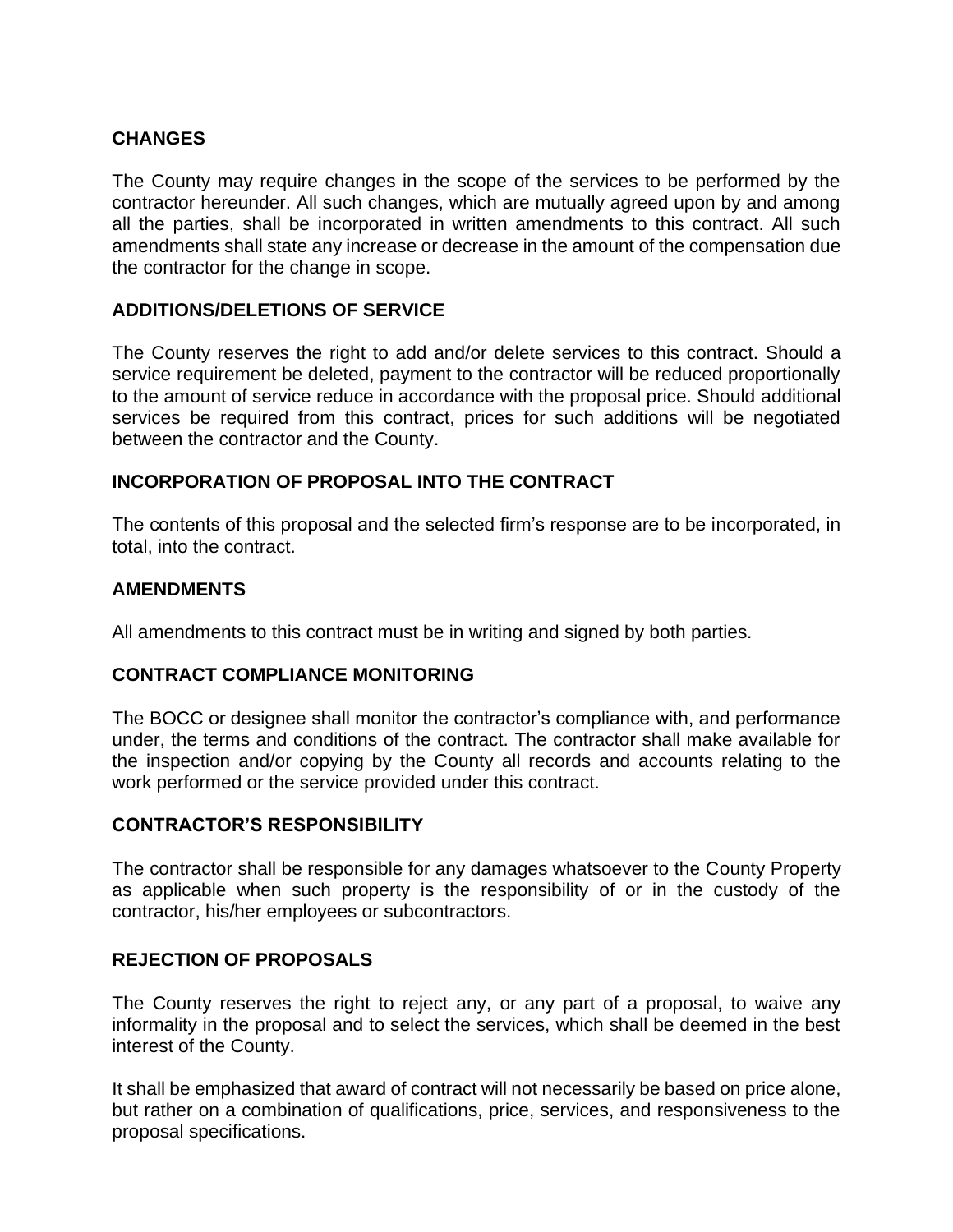### **SPECIFICATIONS**

It is the intent Shoshone County to seek proposals from firms capable of providing on-call P&Z Consulting Services for the P&Z Department.

### **SCOPE OF SERVICES**

The proposal shall contain at least the following:

- 1. Provide municipal planning services such as the following:
	- a. Comprehensive Master Planning
	- b. Community Planning & Zoning
	- c. Floodplain Development
	- d. Code/Ordinance Writing & Revision
- 2. Analysis and Review: Assigned staff will review plans and accompanying documentation for compliance with the County Zoning Ordinance, State Planning, and Zoning and Subdivision Laws. They will also apply their knowledge of the principles of good municipal planning to their assigned projects.
- 3. Reports and Documentation: Assigned staff will prepare all documentation normally associated with managing the process for new development applications, conditional use permits and subdivisions among other types of P&Z applications in the form prescribed by the County:
	- a. Incompleteness letters or plan check correction lists, identifying all issues and code conflicts from P&Z and other departments, upon initial plan review
	- b. Correspondence, memos, and special reports
	- c. Staff Reports
	- d. Resolutions and Ordinances
- 4. Presentation: Make presentations to approving bodies in accordance with the protocol established by the County. Attend and make presentations at meetings if requested, including P&Z Commission meetings, BOCC, community forums, neighborhood meetings, homeowner groups and meetings of other jurisdictions or agencies.
- 5. Long Range Planning: Facilitate special projects and assist staff with long-range planning initiatives, such as surveys, study sessions on regulations under consideration, text amendments to adopt new regulations or modify existing regulations, general plan amendments, and zone changes.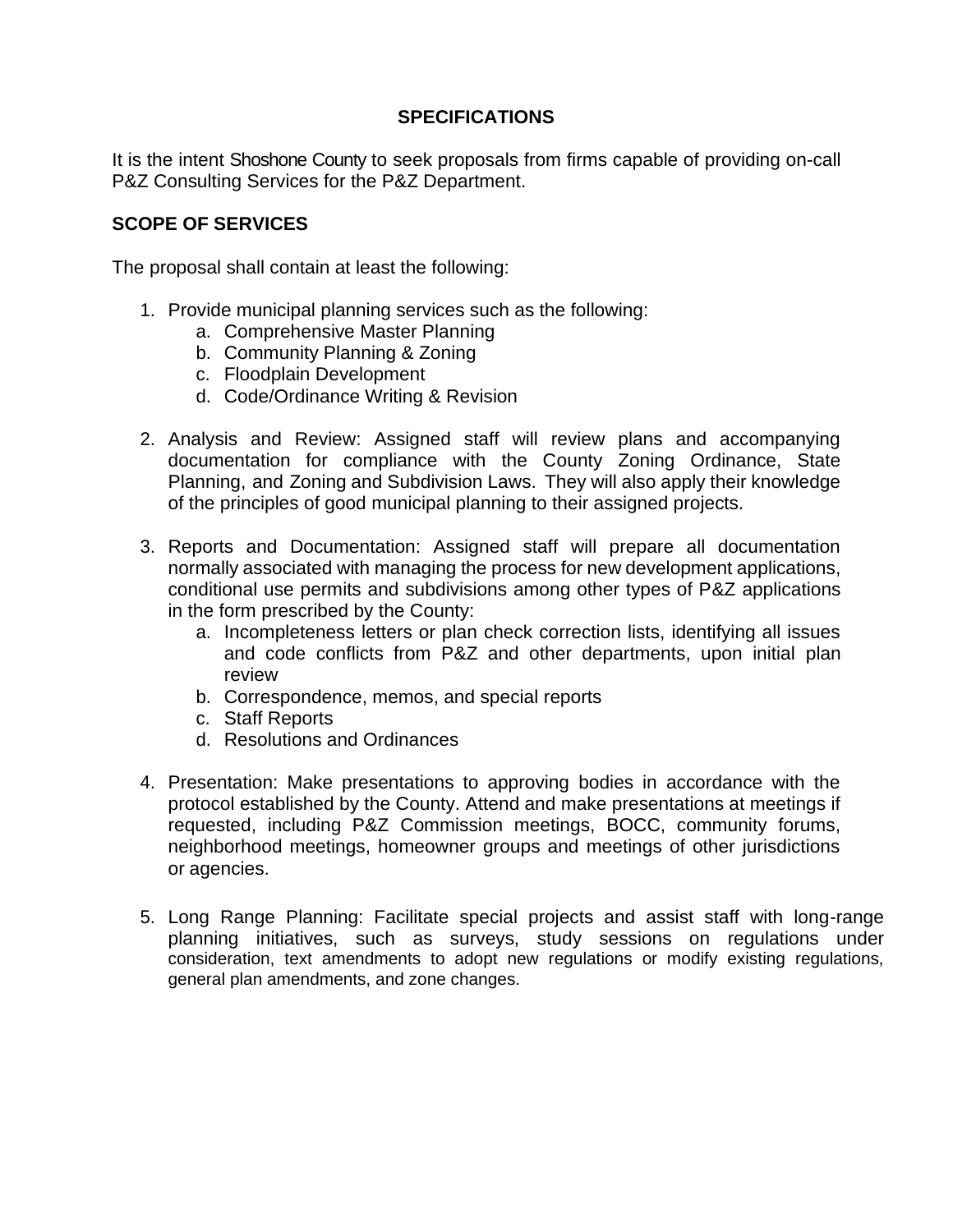### **PROPOSAL SUBMITTAL**

### **OVERVIEW**

The proposal submittal package shall consist of the following information:

- 1. Letter of Transmittal
- 2. Title Page
- 3. Summary of Proposal
- 4. Scope of Work
	- a. Provide a description of proposed process by specific tasks needed to satisfactorily meet the objective set forth in this RFP and timeline for these tasks.
	- b. Provide an explanation of technical approach or methodology to be used in providing on-call planning consulting services.
	- c. Include any additional information in this section.

### **PROJECT MANAGEMENT/FIRM EXPERIENCE**

- 1. Background and experience of firm in performing this type of work including the costs of projects conduced and at least three client references.
- 2. Key personnel Personnel résumés for each person in the project including the amount of time that person will commit to the project and the tasks that person will be responsible for and/or involved.
- 3. List of other projects currently underway or anticipated.

**PROPOSAL BID FORM** (See Appendix A)

**CERTIFICATION** (See Appendix B)

**NONCOLLUSION AFFIDAVIT** (See Appendix C)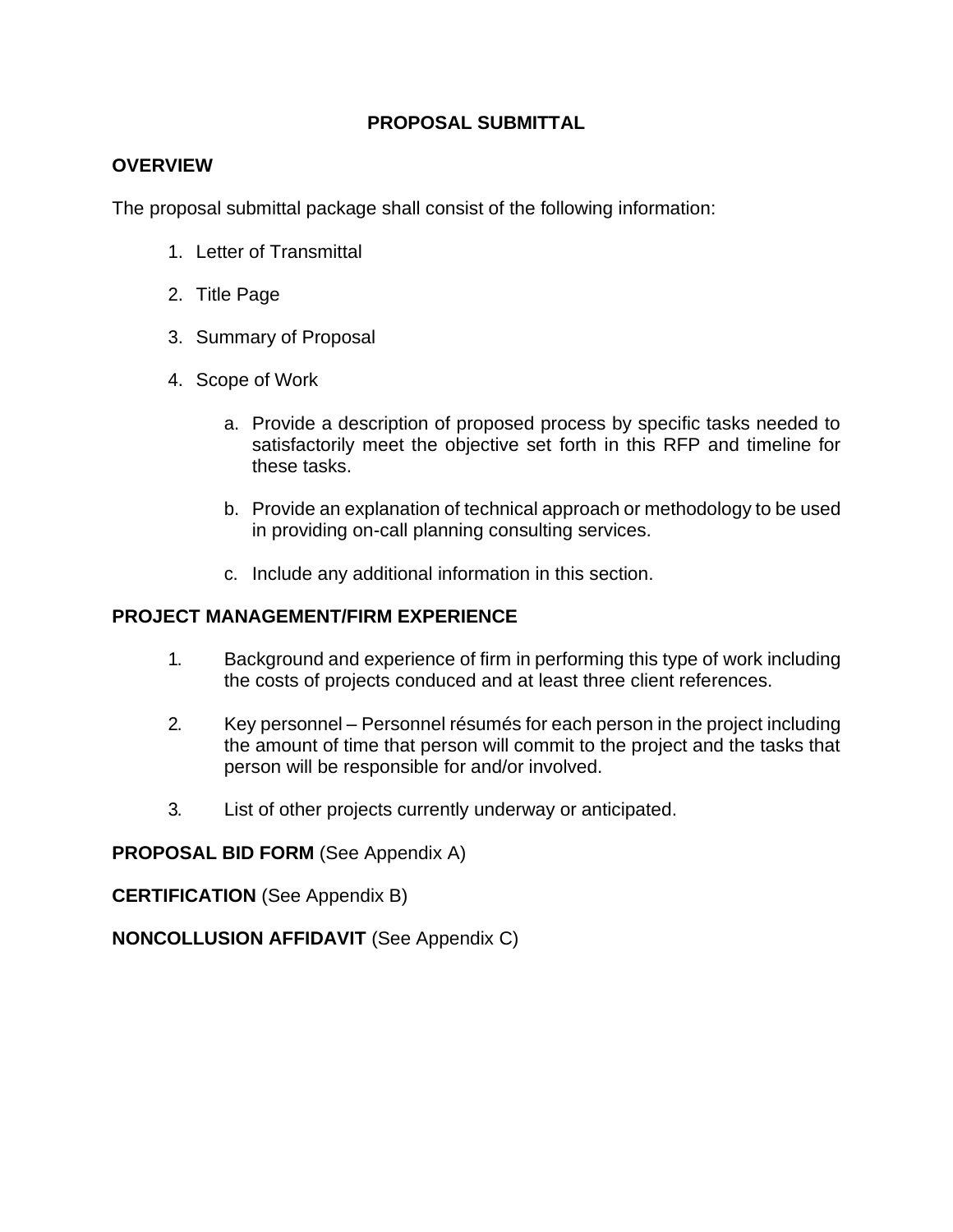# **PROPOSAL EVALUATION AND SELECTION**

Proposals will be evaluated based on the following criteria:

### Understanding of the Project Requirements

- 1. Objectives of the project.
- 2. Compliance with specifications.

### Proposed Scope of Work

- 1. Responsiveness and thoroughness of proposal.
- 2. Appropriateness of technical approach.

### Experience of Firm and Personnel

- 1. Experience with similar types of projects.
- 2. Personnel proposed to work on the project and availability and the qualifications of those individuals.

### Past Performance

- 1. Past record of performance on contracts with the city, other governmental agencies or public agencies, and with private industry, including such factors as control of costs, quality of work, ability to meet schedules, cooperation, responsiveness, and other managerial and attitudinal considerations.
- 2. The firm's capacity to perform the work within the time limitations, considering the firm's current and planned workload.

### **Costs**

- 1. Proposed rates for services.
- 2. Billing shall be based on time and materials. Please include your firm's billable hourly rate for the job description as listed above.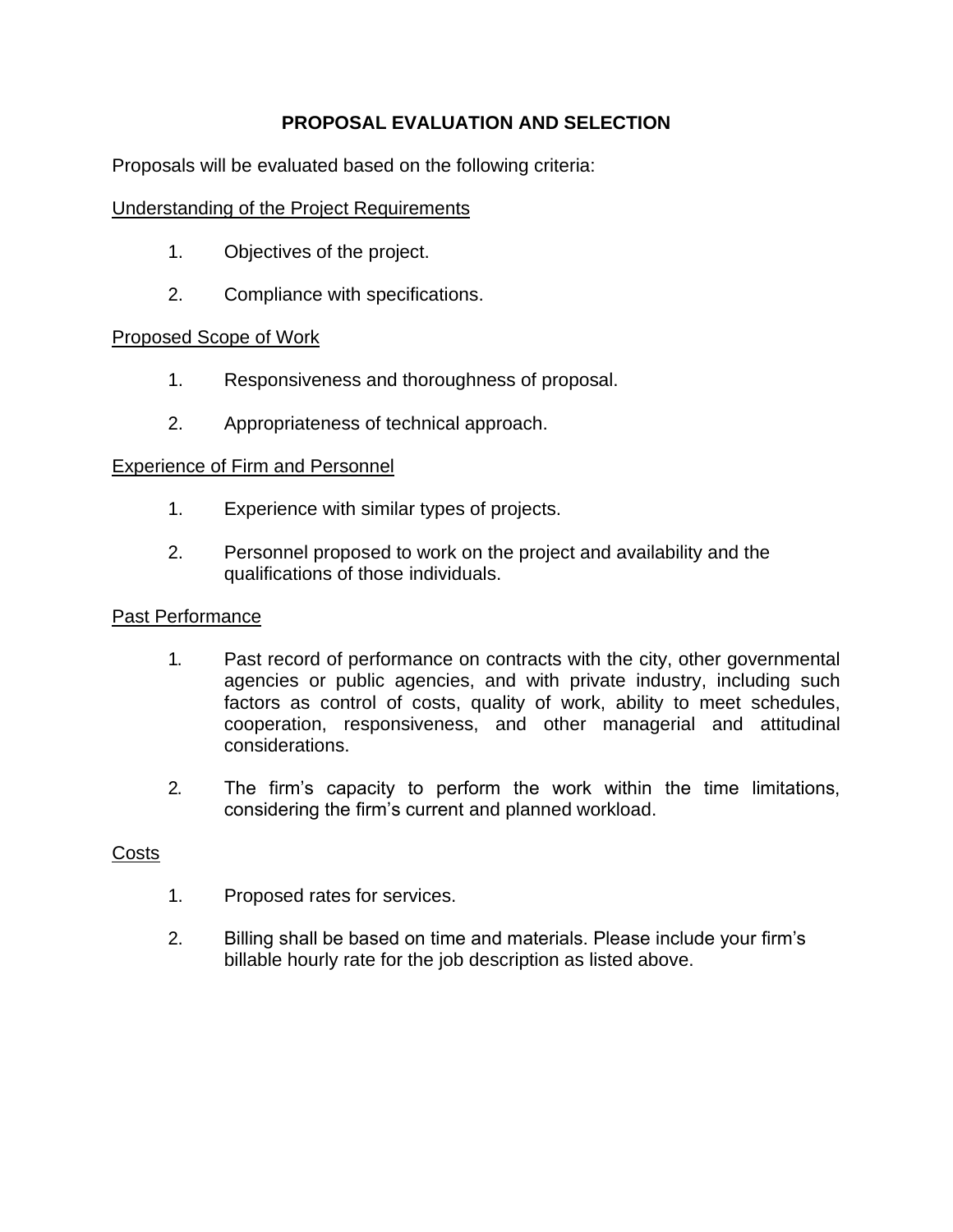# **Appendix A**

### **PROPOSAL BID FORM**

In compliance with the Notice Inviting Sealed Proposals, the undersigned hereby proposes and agrees to provide all the work and services herein described and to furnish all labor, materials, equipment, services, incident insurance necessary in accordance with the requirements of the BOCC of the County of Shoshone, and the undersigned agrees to perform the work and services herein mentioned to the satisfaction of and under the supervision of the BOCC, and further agrees to enter into a contract in time, form and manner provided by law at the following prices with the understanding that the time within which the aforementioned work must be completed by the undersigned is the period ending in one year, starting from and after the date of execution of the contract agreement for **PROVIDING ON-CALL PLANNING & ZONING CONSULTING SERVICES.**

Bidder shall set forth below his/her proposed method for determining fees to be charged the County (i.e., hourly rate(s), milage, other passthrough expenses, etc.).

On-Call Planning Consulting Services:

Other Services/Costs: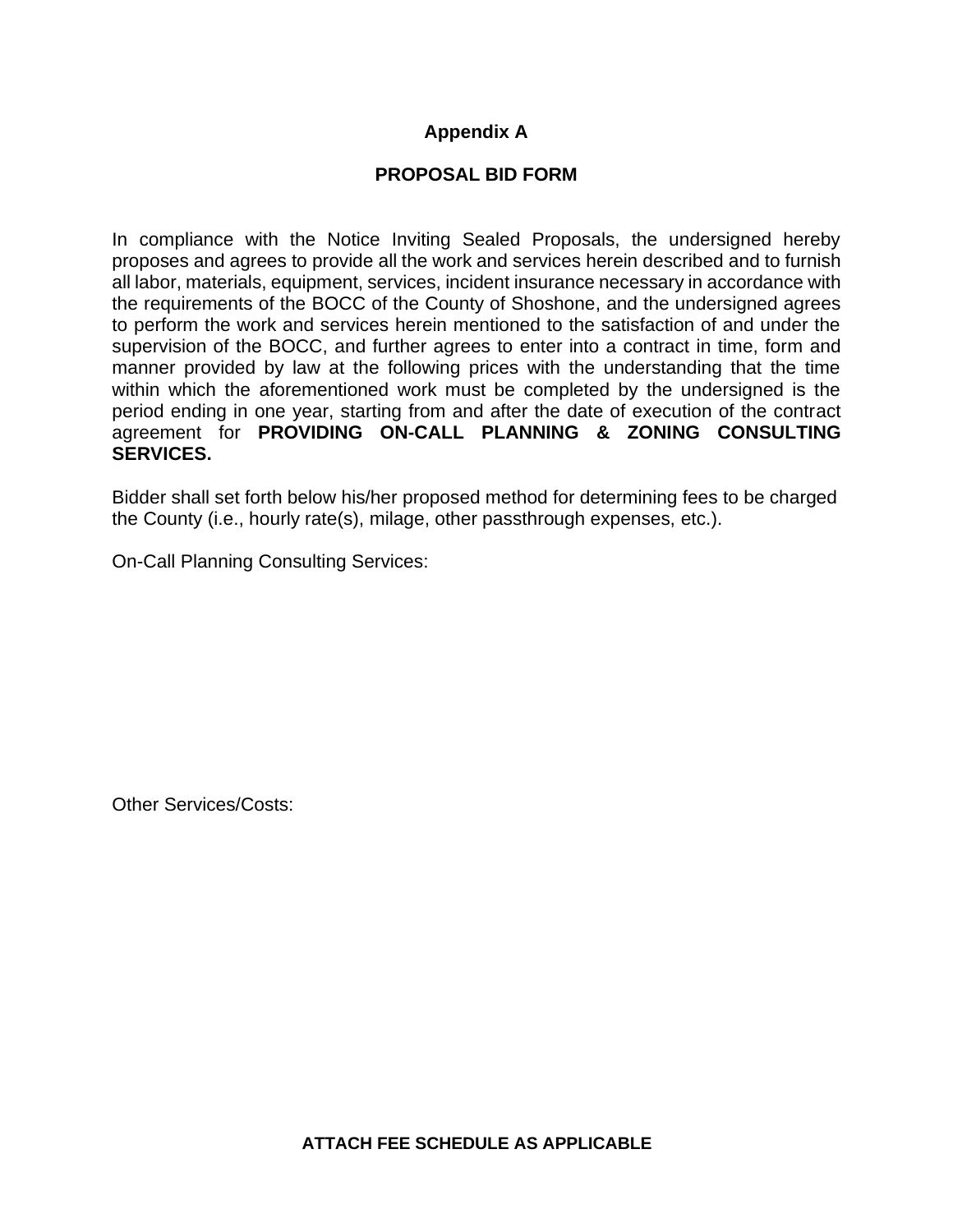## **Appendix B**

# **CERTIFICATION**

The undersigned has carefully examined Request for Proposal documents pertinent to the referenced services, and further, being familiar with all other conditions affecting this proposal, hereby agrees to furnish all labor, materials, equipment, etc., required to complete said services outlined in the specifications and other documents at the prices quoted on the Proposal Bid Form**.**

| <b>Firm Name</b>            |              |              |                 |
|-----------------------------|--------------|--------------|-----------------|
| <b>Printed Name</b>         |              | <b>Title</b> |                 |
| <b>Authorized Signature</b> |              | <b>Date</b>  |                 |
| <b>Mailing Address</b>      |              |              |                 |
| City                        | <b>State</b> |              | <b>Zip Code</b> |
| <b>Telephone Number</b>     |              |              |                 |
| <b>Fax Number</b>           |              |              |                 |